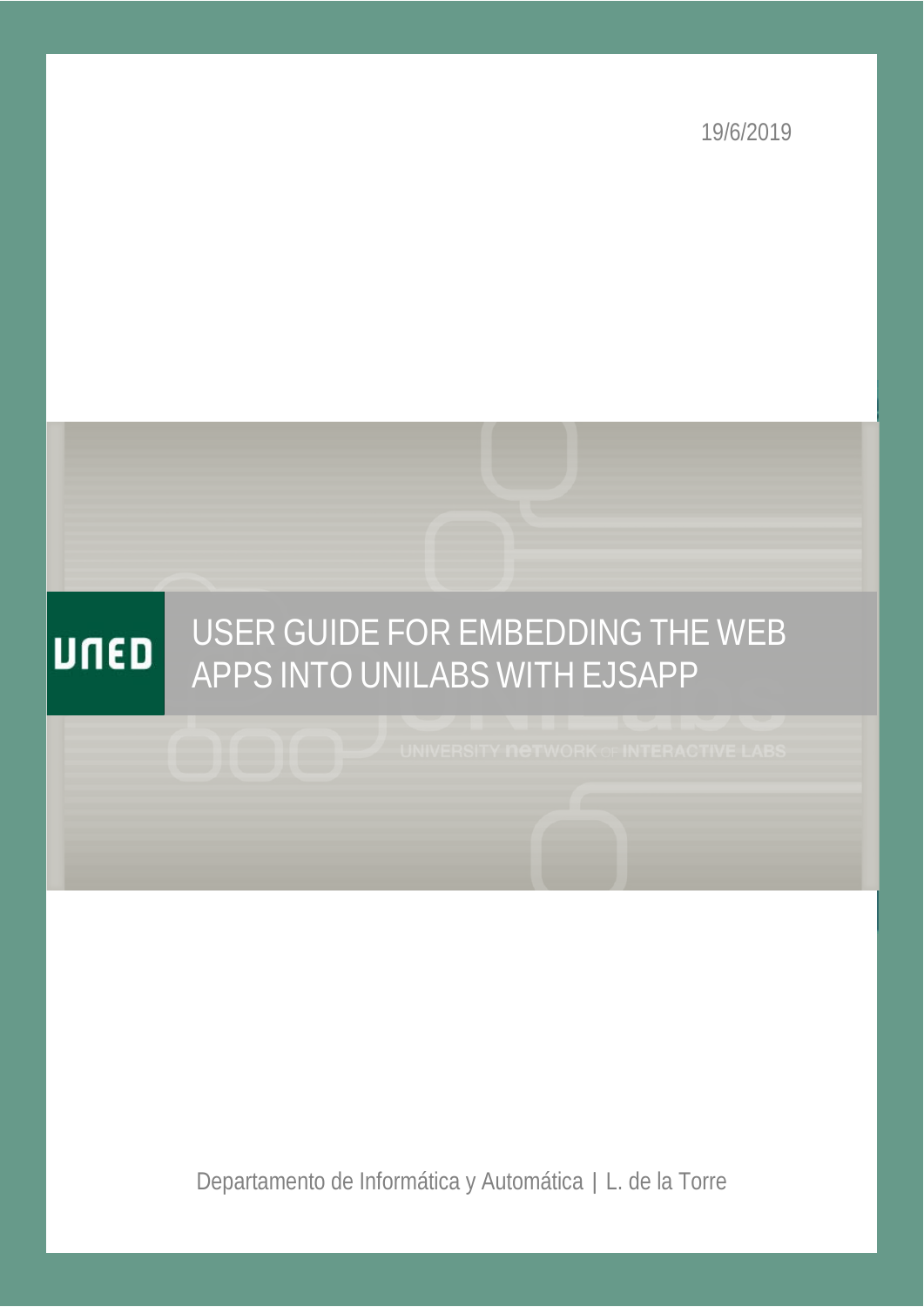## **1. FEATURES OF EjsS WEB APPLICATIONS EMBEDDED IN THE UNILABS PLATFORM WITH EJSAPP**

Web applications developed in EjsS (it is strongly recommended to always use the latest available version of EjsS, which you can obtain here: [https://gitlab.com/EjsS/tool\)](https://gitlab.com/EjsS/tool) that are embedded in the Moodle-based UNILabs Learning Management System environment as EJSApp activities may acquire the following features and functionalities:

- Adding a new learning activity in a Moodle-UNILabs course based on web apps (EJSApp).
- Web apps multi-lingual support integration with Moodle.
- Saving files (.json, .blk, .rec, .txt, .jpg ...), from the web app to Moodle's private files repository and reading/loading them, from this repository, to the web app.
- Loading initial states for a web app (files in. json format).
- Recording and reproducing interactions with web apps (files in .rec format).
- Customizing selected variables from a web app simulation; different users work with different values for these variables.
- Enabling the use of a visual programming language to interact and communicate with web apps.
- Configuring a web app to use it as a remote interface that connects to real hardware.
- Working in synchronous collaborative sessions with web apps in UNILabs.

This manual describes how to obtain all the integration features listed above. Chapter 2 of this document explains how web applications should be prepared in EjsS to get the proper operation in UNILabs, while Chapter 3 shows how to configure Moodle EJSApp activities. If you need help with UNILabs activities in general at a user level, remember this platform is just an extension of Moodle, so a visit to Moodle's official documentation really helps[: https://docs.moodle.org/en/Activities](https://docs.moodle.org/en/Activities)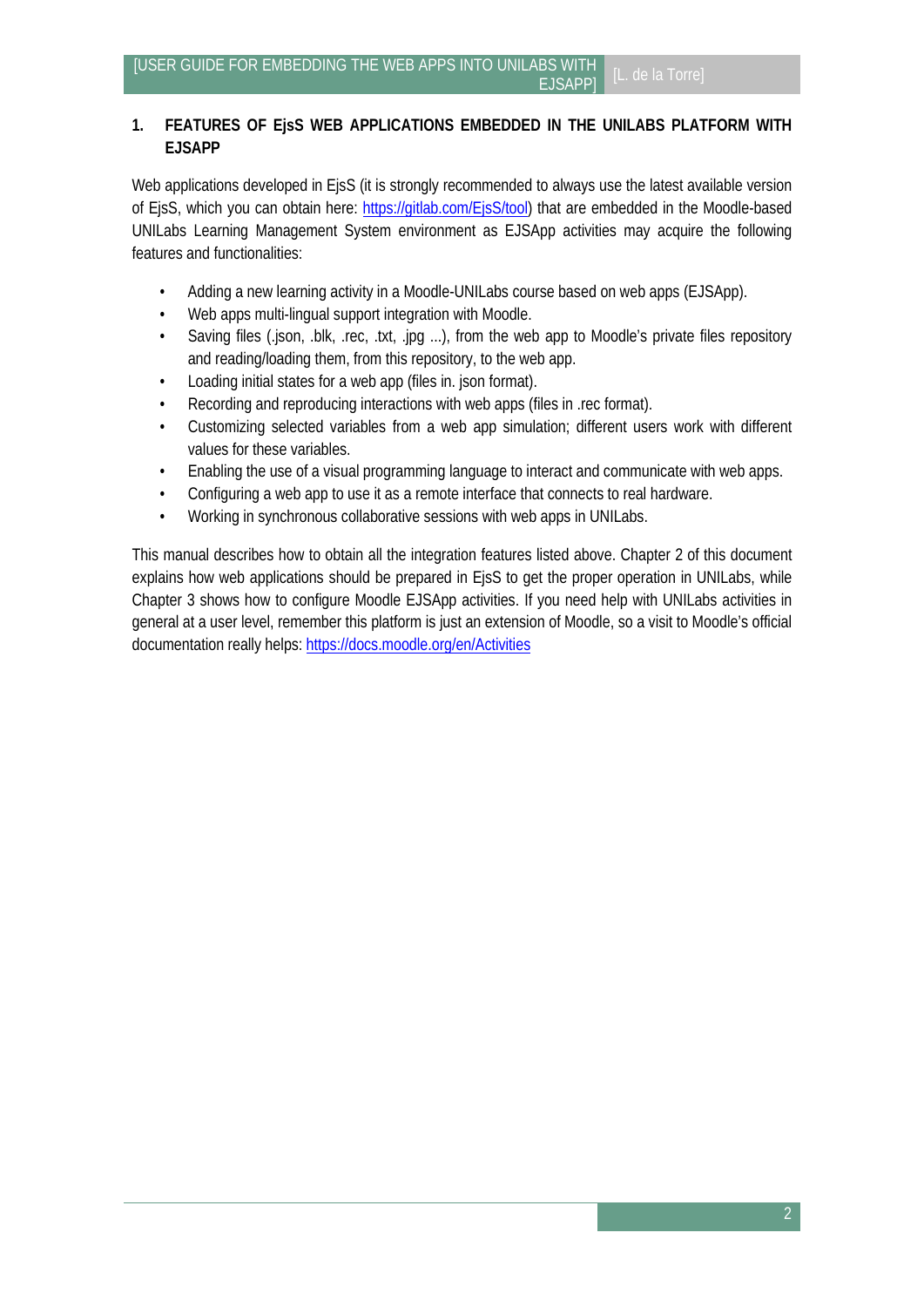### **2. WEB APP PREPARATION IN EjsS FOR THEIR USE IN UNILABS**

First, it is worth mentioning that this guide is limited to the preparation of EjsS applications in JavaScript mode, since the Java version is in disuse. Therefore, the first thing is to check that EjsS has been started in this mode and, if not, to do so. Figure 1 shows the *Basic* tab in EjsS' console window, from which the JavaScript programming language can be selected.

| Ejs EjsS console 5.3                                                                                                                                                                                                                                                                                       | □ | $\times$ |
|------------------------------------------------------------------------------------------------------------------------------------------------------------------------------------------------------------------------------------------------------------------------------------------------------------|---|----------|
| Basic options Advanced options   Output area                                                                                                                                                                                                                                                               |   |          |
| Your default Java VM is: C:\Program Files\Java\jre1.8.0_171<br>Your workspace is: D:/EJSWorkspace/<br>Zoom level: $+1$ *<br>Load last file<br>$\frac{1}{2}$<br>Minimize the console<br>Language: en<br>iz.<br>Look and feel: Nimbus<br>EjsS 6.3<br>Programming language: Javascript<br><b>Build 190417</b> |   | ÷        |
| Java<br>Javascript<br>Launch Easy Java(script) Simulations                                                                                                                                                                                                                                                 |   |          |

**Figure 1. Setting JavaScript as default mode/programming language to work with EjsS**

If you need a tutorial for EjsS, a manual to start learning about how to use this program can be found here: [https://www.um.es/fem/EjsWiki/uploads/Download/EjsS\\_Manual.pdf](https://www.um.es/fem/EjsWiki/uploads/Download/EjsS_Manual.pdf) While Chapter 2 is dedicated to the Java mode of EjsS and Chapter 4 focuses on converting Java apps to JavaScript apps, you can safely skip these two chapters and read the rest of the document.

### 2.1. Multi-language support

Language setting in EjsS web applications integrated into Moodle with EJSApp is automatically linked to the selected language in the Moodle-UNILabs web environment when the web app has been prepared using the native multi-language support offered by EjsS. To prepare an application in EjsS with this support for multiple languages, just follow the instructions given in this video-tutorial: https://www.um.es/fem/Ejs/WebCasts/en/EJSTranslationFacilities/media/EJSTranslationFacilities.mp4

Important note: It is a requirement that the default language of the web app (that is, the language of the texts that are written in the elements of the EjsS View) is English. Then, additional translations can be added. The opposite (making, for example, Spanish the default language and adding English translation later) makes the latter not to be displayed in UNILabs.

### 2.2. Saving and loading files

It is important to follow some design guidelines of the user interfaces that are similar for all applications. The file saving/reading menu has been traditionally placed at the top of applications, as shown in Figure 2.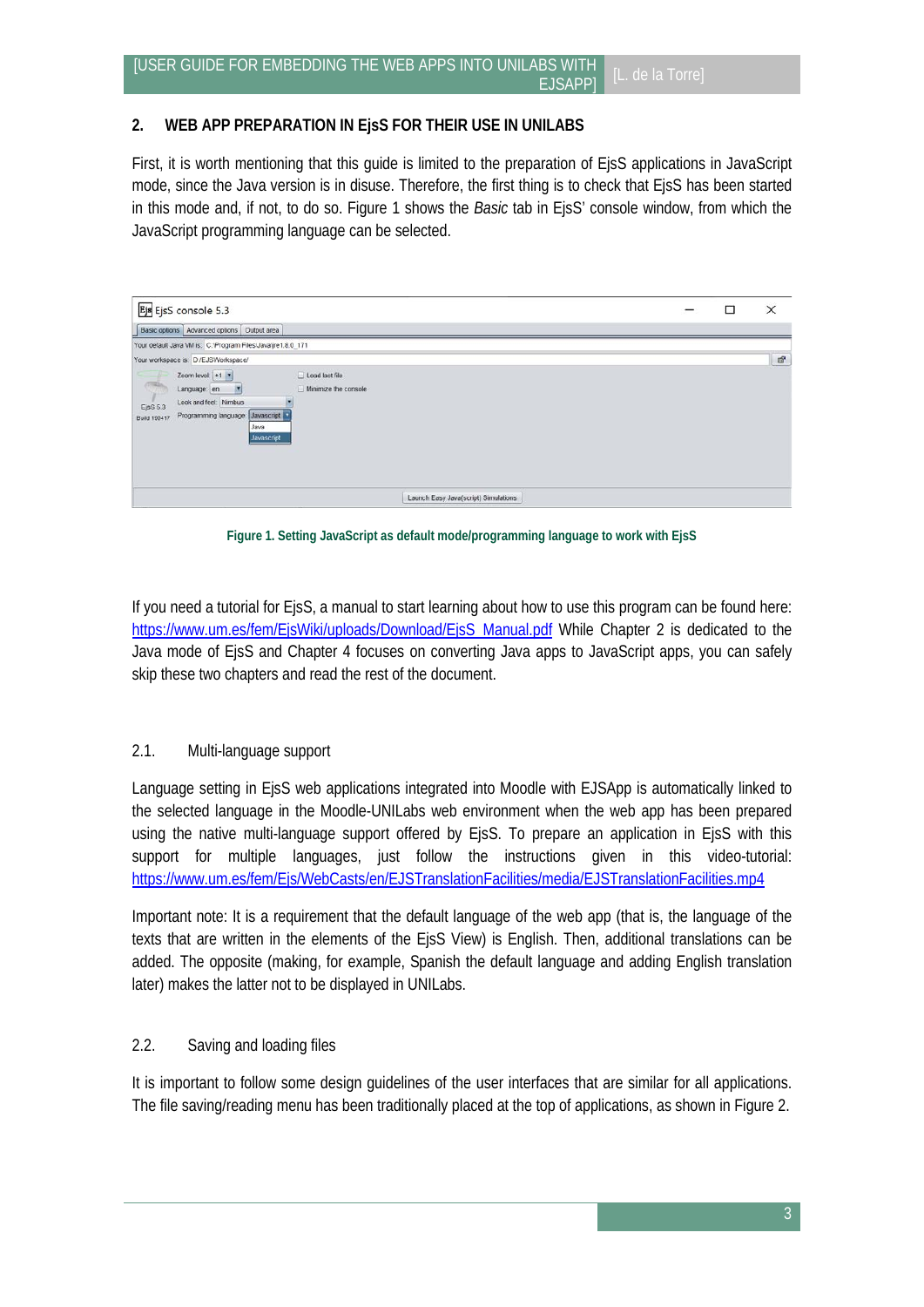

**Figure 2. Menu and buttons to save/load files**

Table 1 offers a list of EjsS native methods to save and load different type of files. These methods can be used in the actions invoked when the top menu options are selected, to save and load files.

#### **Table 1. Methods for saving and loading files**

There are four methods that allow sending a file from the EjsS web app to Moodle's private files repository: • Method *\_saveText(String FileName, String FileType, String FileContent) ,* to save a text file that will automatically fix, according to *FileType*, its extension. • Method *\_saveImage(String FileName, String ViewElementName),* to save a screenshot image of the wep app's user interface (determined by the View element name in EisS). • Method *\_saveState(String FileName),* to save into a .json file the complete list of variables (and their values) that define the state of a web app simulations. • Method *\_saveVariables(String FileName, List<String> vars),* to save only the indicated variables (*vars* parameter) and their values in a .json file. And there are three ways to recover the data stored in files from an EjsS web application: • Method *\_readText(String FileName, String FileType, String VariableName),* to read the contents of a plain text file and write them into a variable called *VariableName*. When reading plain text files, *FileType* should be set to 'text'. **Important note: to use this from UNILabs,** *FileName* **must be null, as the app will show a menu to let the user select which file he/she wants to read data from***.* • Method *\_readState(null),* to read and load the complete list of variables of a web app simulation from a .json file. • Method *\_readVariables(null, List<String> vars),* to read and load a listo f selected variables of a web app simulation from a .json file.

All saving methods open a modal window like the one displayed in Figure 3.a, while all loading methods open one like that shown in Figure 3.b. You don't need to create these windows yourself, as they are automatically created by the saving and loading methods.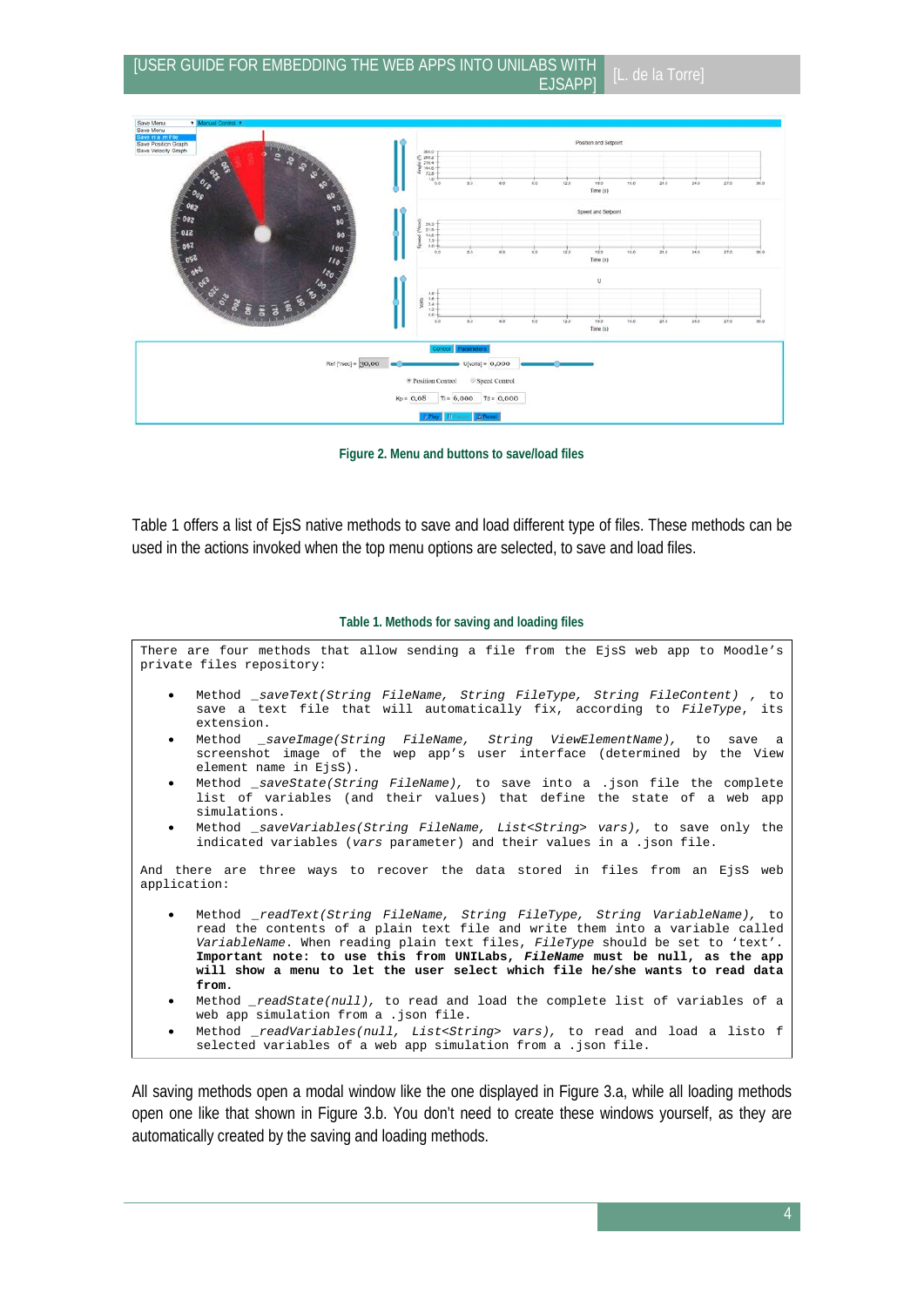

**Figure 3. Modal windows created by the saving and loading methods to write/read files**

### 2.3. Remote lab

If the EjsS app is meant to be a remote lab, then further work needs to be done to connect the HTML5 application with the software/hardware in the lab. If you want to use our Remote Interoperability Protocol (RIP) for this, read the **RIP Element User Guide** to learn how to configure and prepare your EjsS app and the **RIP Server User Guides** to learn how to prepare your lab device to accept connections from RIP clients. There are two implementations (and their corresponding guides) for the RIP server: LabVIEW and Python.

Finally, if you are using an ENLARGE system to enable communications with labs within your institutional LAN and to manage the remote lab connections, then you also need to use the ENLARGE Proxy EjsS Element, for which you should read the **ENLARGE Proxy Element User Guide**.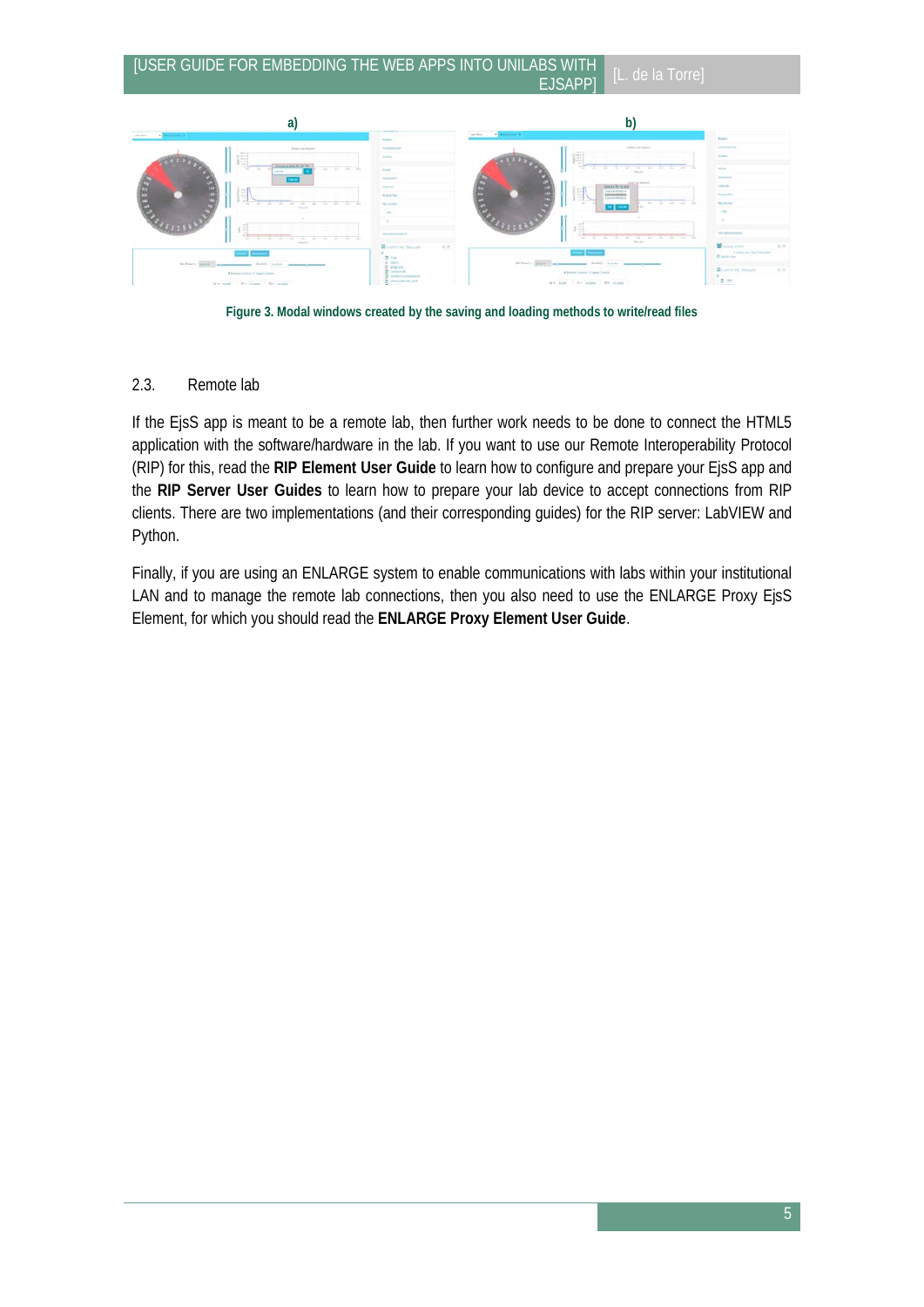## **3. CONFIGURING AND USING EJSAPP ACTIVITIES IN UNILABS**

## 3.1. Adding an EjsS app to UNILabs

Figure 4 shows the web form to add or edit an activity with an EjsS app (EJSApp). The only two fields that need to be filled are the name of the activity and the .zip file that encapsulates the EjsS application.

The field for the name of the activity can be filled using the HTML nomenclature that allows Moodle to filter the text depending on the language selected by the user. This way, you can set the name of the activity both, in English and Spanish, for example (see Table 2) and it will be displayed in the appropriate language for each user.

**Table 2. Code to set a text in Moodle so that it supports the multi-language filter**

|                                                                   |  |  |  | <span class="multilang" lang="es">Laboratorio Virtual del Servo Motor</span> <span< th=""></span<> |
|-------------------------------------------------------------------|--|--|--|----------------------------------------------------------------------------------------------------|
| class="multilang" lang="en">Virtual Laboratory of the Servo Motor |  |  |  |                                                                                                    |

| UNILabs M English (en) >                             | <b>BE</b> My courses »<br><b>D</b> This course                                          | $\bullet$<br>$\blacksquare$<br>$\bullet$                                                                                                                     | Admin + |
|------------------------------------------------------|-----------------------------------------------------------------------------------------|--------------------------------------------------------------------------------------------------------------------------------------------------------------|---------|
|                                                      | Virtual Laboratory of the Furuta Pendulum                                               | Home                                                                                                                                                         |         |
| Description                                          | 1 i * B I E E & S E B O E & M                                                           | Dashboard                                                                                                                                                    |         |
|                                                      |                                                                                         | Calendar                                                                                                                                                     |         |
|                                                      |                                                                                         | Private files                                                                                                                                                |         |
|                                                      |                                                                                         | My courses                                                                                                                                                   |         |
|                                                      |                                                                                         | LPM                                                                                                                                                          |         |
|                                                      |                                                                                         | TS.                                                                                                                                                          |         |
| Display description on course page<br>$\circledcirc$ |                                                                                         | Site administration                                                                                                                                          |         |
| - jar or .zip file that encapsulates the EjsS lab    |                                                                                         | E EJSAPP FLE BROWSER                                                                                                                                         | 日田      |
| File <sub>(D</sub> )                                 | Miximum size for new files: Unlimited, miximum attachments: 1<br>٨<br>田田島<br>> Ell Film | с<br><b>Ba</b> 1.0k<br>C data.m<br>-C Experiment1Data.m<br>Experiment2Data.m<br>C Experiment3Data.m<br>gdsgstpng                                             |         |
|                                                      | É<br>virthinuta.rip<br>Accepted file types:                                             | Levitator.blk<br><b>M</b> Levitatorincomplete.blk<br>to move_objective_x,blk<br>pend.rec<br>Ŝa.<br>RemoteFurutaController.blk<br>VirtualFurutaController.blk |         |



Once the name of the activity has been established and the EjsS .zip file has been uploaded, several options can be configured in the activity. Next sections go through these options.

### 3.2. Loading an initial state

When an EJSApp activity is created in UNILabs, it is possible to add a .json file that contains a particular state of the lab. When this is done, the system will automatically load the app in the state contained in the .json file. To do this, just add the .json file to the "*.json file with the state to be read when this EjsS lab loads*" section of the add/edit form (Figure 5) of the EJSApp activity.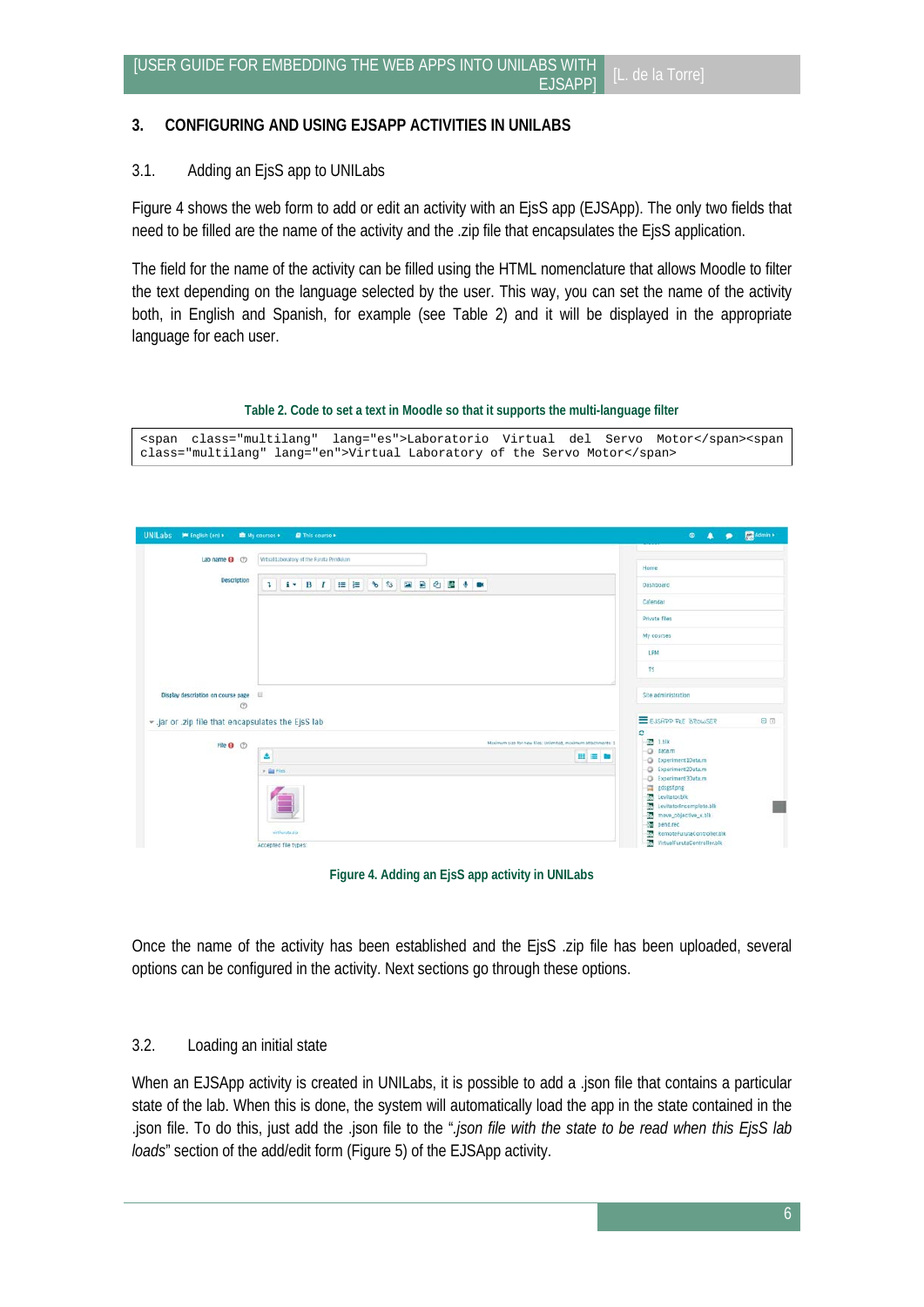This option allows loading a different state to the one that is set by default in the EjsS application. This, in turns, can be used to propose different scenarios or predefined use cases (with a special didactical value) with the same lab system.

To generate these states and store them in .json files, use the *\_saveState()* method introduced in Table 1.

| <b>UNILabs</b><br><b>P English (en) &gt;</b> | <b>BE</b> My courses ><br><b>B</b> This course                                                            | Admin +<br>$\bullet$<br>$\bullet$                                                                                                                                                                                                                                             |
|----------------------------------------------|-----------------------------------------------------------------------------------------------------------|-------------------------------------------------------------------------------------------------------------------------------------------------------------------------------------------------------------------------------------------------------------------------------|
| ▶ Optional text after the EjsS lab           | » ill film<br>virtferuta.zip<br>Accepted file types:<br>application java-archive Jar<br>Archive (ZIP) Jo. | C data.m<br>gdsgsf.png<br><b>Ja Levitatorbik</b><br>胍<br>Levitatorincomplete.blk<br>86.<br>move_objective_x.blk<br><b>BB</b> pend.rec<br><b>State RemoteFundtaController.blk</b><br>ttt.png<br>WirtualFurutaController.blk<br><<<<<<<<<<<<<<<<<<<<<<<<<<<<<br>Manage my files |
|                                              |                                                                                                           |                                                                                                                                                                                                                                                                               |
| CSS stylesheet for a Javascript application  | - .json file with the state to be read when this EjsS lab loads                                           | <b>ON OUR LISERS</b><br>日回<br>$+$ $0$<br>1 online user (last 5 minutes)<br>Admin User                                                                                                                                                                                         |
| File <sup>(2)</sup>                          | Maximum size for new files: Unlimited, maximum attachments: 1                                             |                                                                                                                                                                                                                                                                               |
|                                              | ۸<br>田田島<br>$+$ Cd First<br>initial_state.json<br>Accepted file types:<br>JSON text json                  | <b>BE</b> ADD A BLOCK<br>Add.,<br>$\mathbf{v}$                                                                                                                                                                                                                                |

**Figure 5. Loading an initial state in and EJSApp activity**

### 3.3. Loading a recorded interaction

It is also possible to add a text file with .rec extension that contains a script with the instructions to automatically reproduce the interactions performed by a user with the EjsS app. This can be done in the "*.rec file with the recording to be run when this EjsS lab loads*" section of the add/edit form, similar to the two previous ones.

This option allows to automatically load and reproduce the interactions performed by a user with the EjsS app, similar to a video but with the simulation model or the remote lab communications running in real time. This can be used as demonstrations, tutorials and so on.

To record these interactions and store them in .rec files, use the EJSApp File Browser Block.

## 3.4. Customizing variables

While the feature described in 3.2 loads an initial state that is the same for all users that enter the EJSApp activity, there is also the possibility to customize the variables of and EjsS app so that each user would have its own set of parameter values. This is helpful to avoid users to copy their results ones from the others. Figure 6 shows how and EJSApp activity can be configured to get this feature running.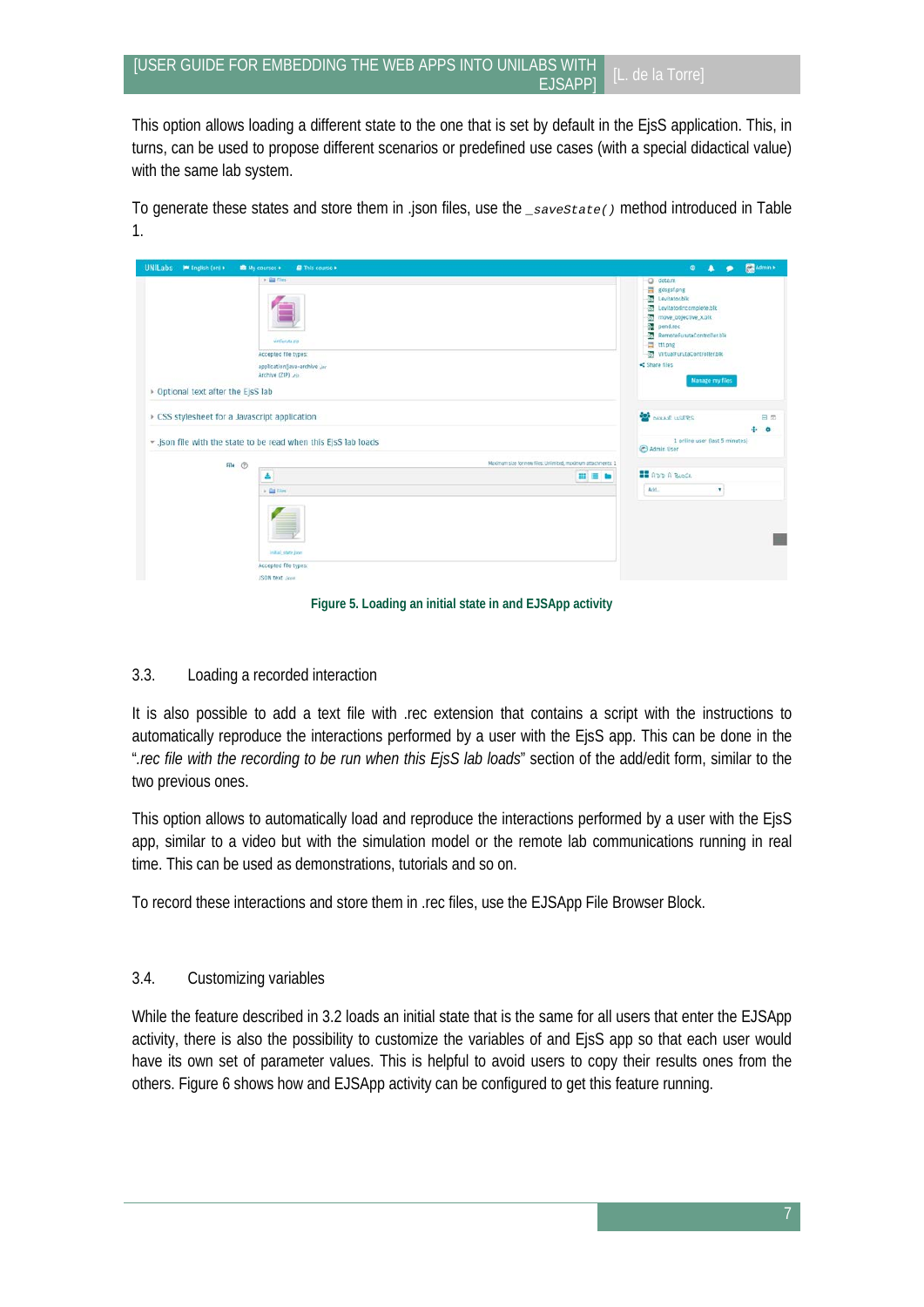| UNILabs <b>MEnglish</b> (en) >                         | Ny courses ><br><b>A</b> This course | Manin ><br>$\bullet$<br>А<br>٠ |
|--------------------------------------------------------|--------------------------------------|--------------------------------|
| - Personalize variables of the EjsS lab                |                                      |                                |
| Personalize variables for each user?<br>$\circledcirc$ | Yes. v                               |                                |
| Name 1 <sup></sup>                                     | alpha                                |                                |
| Type $1 \circledcirc$                                  | Double <b>v</b>                      |                                |
| Minimum value 1 <sup>(b)</sup>                         | 20                                   |                                |
| Maximum value 1 <sup>(2)</sup>                         | $4.0$                                |                                |
| Name 2 <sup>(b)</sup>                                  | gravity                              |                                |
| Type $2 \circledcirc$                                  | Double <b>v</b>                      |                                |
| Minimum value 2 3                                      | $\frac{1}{2}$                        |                                |
| Maximum value 2 (D)                                    | 10                                   |                                |
|                                                        | Add 2 field(s) to form               |                                |
| Configure use of Blockly                               |                                      |                                |
| Remote lab configuration                               |                                      |                                |
| Record user interactions                               |                                      |                                |

**Figure 6. Customizing the values of variables in and EjsS app in UNILabs**

At this moment, it is required to know the name and type of the variable in the EjsS app's Model. However, in the future this form will automatically display a list of the variables whose values may be customized.

### 3.5. Visual programming interaction with the web app

A visual programming language base don Blockly can be used to let users interact with the EjsS app through block coding. This opens many possibilities, bringing the experimentation closer to a sandbox experience. Figure 7 shows an example of configuration, where the different programming blocks categories can be added or not to the library of blocks the users would have available to work with the EjsS app.

| UNILabs M English (en) >              | <b>BE</b> My courses > | <b>P</b> This course > | $\bullet$ | л | $\blacksquare$ | Relation > |
|---------------------------------------|------------------------|------------------------|-----------|---|----------------|------------|
| - Configure use of Blockly            |                        |                        |           |   |                |            |
| Enable using Blockly (D)              | Yes v                  |                        |           |   |                |            |
| Show logic blocks                     | Yes . v                |                        |           |   |                |            |
| Show loop blocks                      | Yes: v                 |                        |           |   |                |            |
| Show math blocks                      | Yes T                  |                        |           |   |                |            |
| Show text blocks                      | $No - 7$               |                        |           |   |                |            |
| Show lists blocks                     | $N\alpha - \mathbf{v}$ |                        |           |   |                |            |
| Show variables blocks                 | Yes: v                 |                        |           |   |                |            |
| Show functions blocks                 | Yes .                  |                        |           |   |                |            |
| Show EjsS lab blocks (D)              | Yes: v                 |                        |           |   |                |            |
| Show the EjsS lab's variables         | Yes W                  |                        |           |   |                |            |
| Show the EjsS lab's running functions | Yes: v                 |                        |           |   |                |            |
| Show the EjsS lab's functions         | Yes T                  |                        |           |   |                |            |
| Show the EjsS lab's controls          | Yes . v                |                        |           |   |                |            |
| Show the EjsS lab's charts            | Yes v                  |                        |           |   |                |            |

**Figure 7. Enabling visual programming with Blockly in EjsS activities**

In addition, it is possible to add a .blk file if we want an initial blockly program to be loaded when a user enters in the EJSApp activity, as shown in figure 8.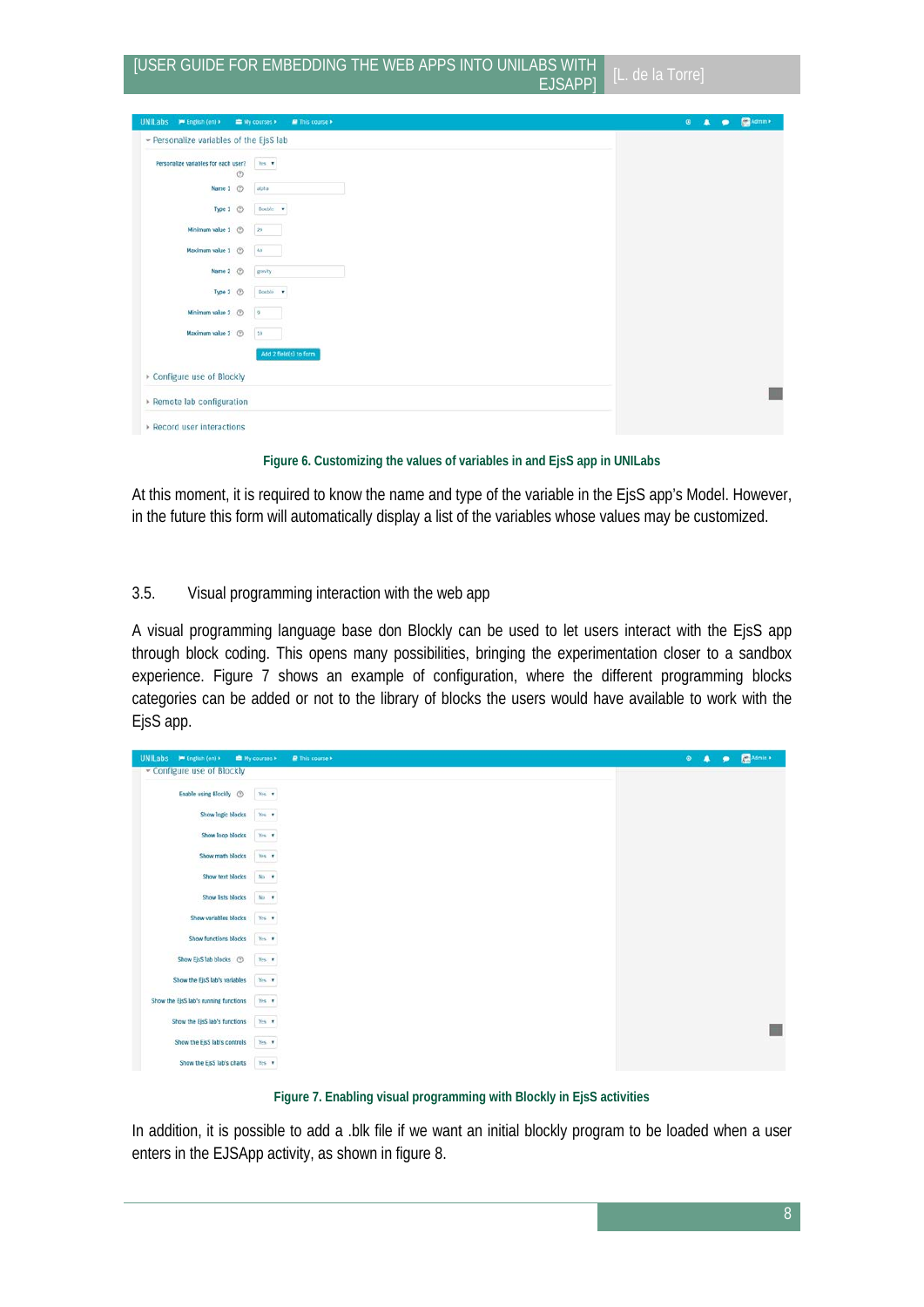# [USER GUIDE FOR EMBEDDING THE WEB APPS INTO UNILABS WITH

| UNILabs MEnglish (en) >               | My courses<br><b>B</b> This course <b>&gt;</b>   |                                                               | Admin<br>$\bullet$<br>$\bullet$<br>$\bullet$ |
|---------------------------------------|--------------------------------------------------|---------------------------------------------------------------|----------------------------------------------|
| Show the EjsS lab's variables         | Yes v                                            |                                                               |                                              |
| Show the EjsS lab's running functions | Yes. x                                           |                                                               |                                              |
| Show the EjsS lab's functions         | Ves v                                            |                                                               |                                              |
| Show the EjsS lab's controls          | Yes v                                            |                                                               |                                              |
| Show the EjsS lab's charts Yes        |                                                  |                                                               |                                              |
| initial blocks (                      |                                                  | Maximum size for new files: Unlimited, maximum attachments: 3 |                                              |
|                                       | Δ                                                | 田田田                                                           |                                              |
|                                       | cefault blk<br>Accepted file types:<br>File .blk |                                                               |                                              |
| Remote lab configuration              |                                                  |                                                               |                                              |
| » Record user interactions            |                                                  |                                                               |                                              |
| > Grade                               |                                                  |                                                               |                                              |

**Figure 8. Enabling visual programming with Blockly in EjsS activities**

Figure 9 shows and example of an EjsS app whose EJSApp activity was configured to enable the visual programming interaction and load an initial block program.



**Figure 9. An EJSApp activity with the visual programming language enabled and a default block program**

#### 3.6. Remote labs

When adding a remote lab in an EJSApp activity, it is necessary to specify this in the "*Remote lab configuration*" section within the add/edit form. This part is heavily linked to the Remlab Manager block, but when such block has been installed, configured and used to define a remote lab, identifiers for these already defined labs will appear here. Then, it is as simple as changing the "*Remote experimental system?*" dropdown menu in the add/edit form to "*Yes*" and selecting the right experience identifier in the "*Practice identifier*" dropdown menu (see Figure 10).